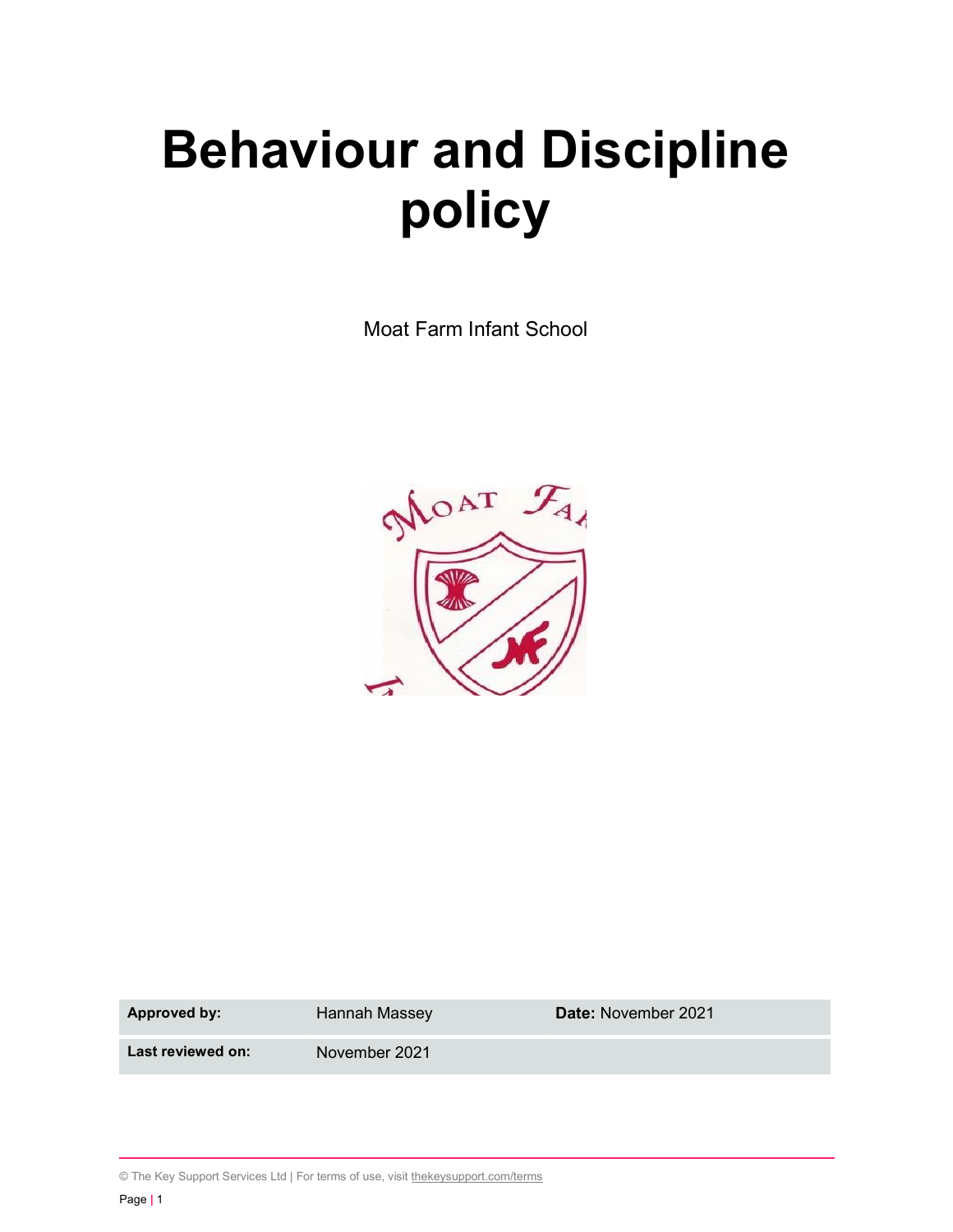Next review due by: Cotober 2022

## **Contents**

| Appendix 4: letters to parents about pupil behaviour - templates  Error! Bookmark not defined. |  |
|------------------------------------------------------------------------------------------------|--|
|                                                                                                |  |

## 1. Aims

This policy aims to:

- > Provide a consistent approach to behaviour management
- Define what we consider to be unacceptable behaviour, including bullying and discrimination
- Outline how pupils are expected to behave
- Summarise the roles and responsibilities of different people in the school community with regards to behaviour management
- > Outline our system of rewards and sanctions

## 2. Legislation and statutory requirements

This policy is based on advice from the Department for Education (DfE) on:

- > Behaviour and discipline in schools
- > Searching, screening and confiscation at school
- > The Equality Act 2010
- > Keeping Children Safe in Education
- Use of reasonable force in schools
- > Supporting pupils with medical conditions at school

It is also based on the special educational needs and disability (SEND) code of practice.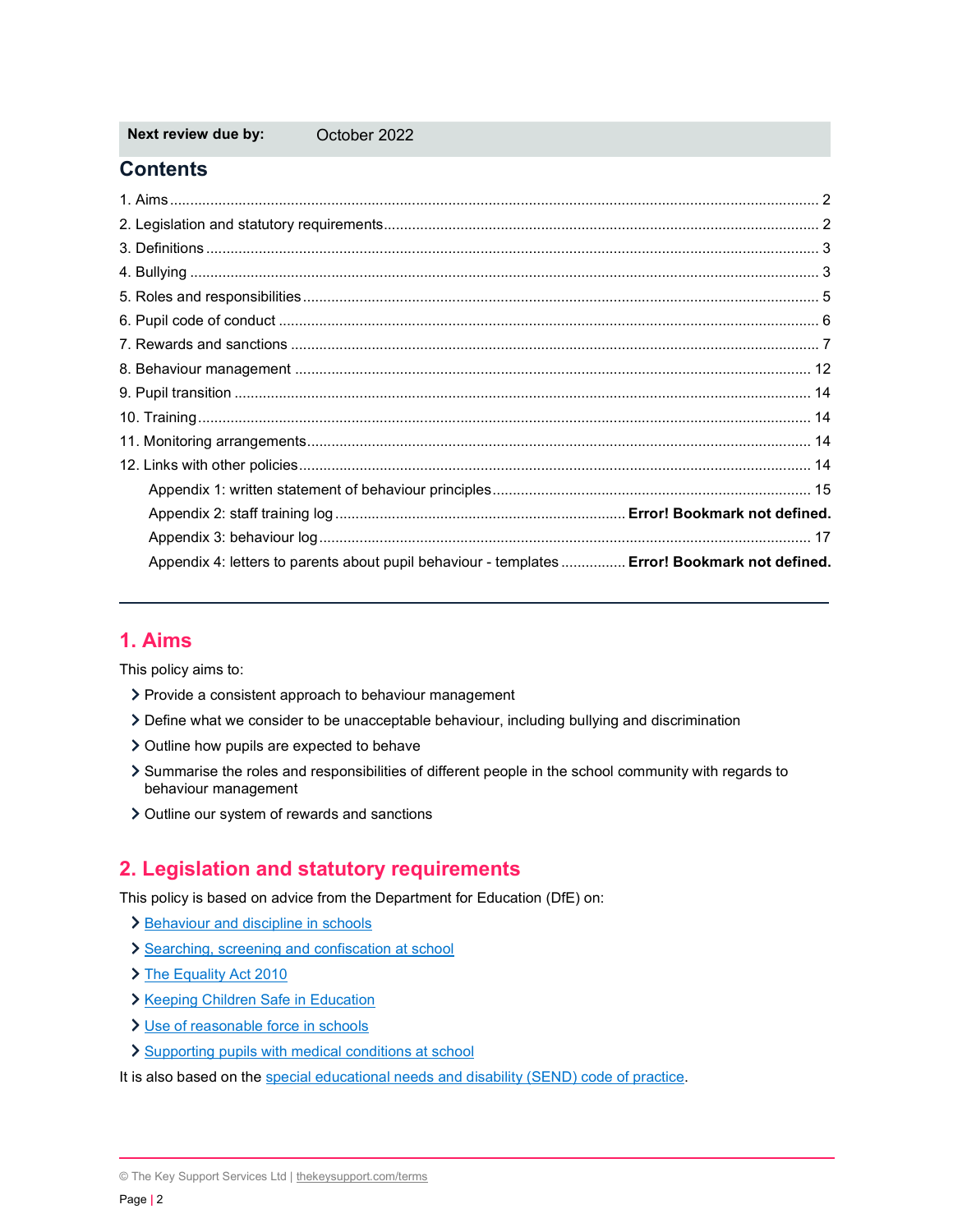In addition, this policy is based on:

- Section 175 of the Education Act 2002, which outlines a school's duty to safeguard and promote the welfare of its pupils
- Sections 88-94 of the Education and Inspections Act 2006, which require schools to regulate pupils' behaviour and publish a behaviour policy and written statement of behaviour principles, and give schools the authority to confiscate pupils' property
- DfE guidance explaining that maintained schools must publish their behaviour policy online

## 3. Definitions

Inconsiderate behaviour – This includes behaviours such as taking toys from another child, not waiting for a turn, pushing, being uncooperative, disrupting a game, hitting out against another. They are characterised by developmental immaturity whereby children are not at the stage where they can manage frustration or anger themselves, they may not have the language to express themselves, or may not understand and be able to keep to social rules. These behaviours are seen as mistakes that the child is making on the way to developing socially acceptable ways, particularly of dealing with conflict. We regard the child to be a learner of what is acceptable and in need of support, explanation, encouragement, positive modelling and guidance – just as in learning any other skill.

Hurtful behaviour – We take hurtful behaviour very seriously. Most children under the age of five will at some stage hurt or say something hurtful to another child, especially if their emotions are high at the time, but it is not helpful to label this behaviour as 'bullying' even if the behaviour is worryingly aggressive. For most children under five, hurtful behaviour is momentary, spontaneous and often without understanding of the feelings of the person whom they have hurt. Some children may engage in hurtful behaviour because they are deeply unhappy and they require support and care. However, hurtful behaviour has an impact for the child at the receiving end which is significant and this is also taken into consideration when responding to incidents of hurtful behaviour.

## 4. Bullying

Bullying is defined as the repetitive, intentional harming of one person or group by another person or group, where the relationship involves an imbalance of power. A child who is bullying has reached a stage of cognitive development where he or she is able to plan to carry out a premeditated intent to cause distress to another. This is rarely the case for children under five.

Bullying is, therefore:

- Deliberately hurtful
- $\geq$  Repeated, often over a period of time
- Difficult to defend against

Bullying can include:

| <b>TYPE OF BULLYING</b> | <b>DEFINITION</b>                                                           |
|-------------------------|-----------------------------------------------------------------------------|
| Emotional               | Being unfriendly, excluding, tormenting                                     |
| Physical                | Hitting, kicking, pushing, taking another's belongings, any use of violence |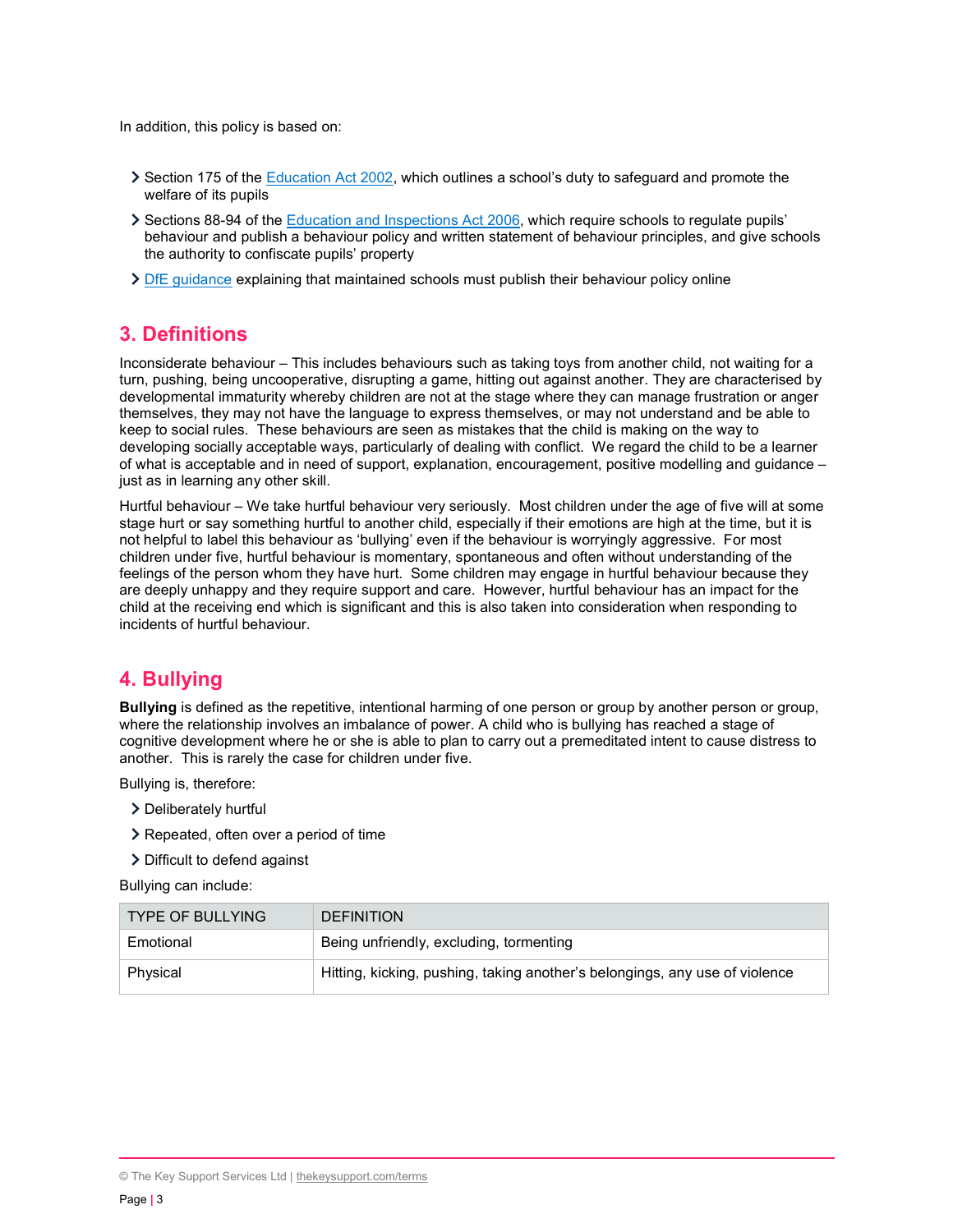| <b>TYPE OF BULLYING</b>                                                                                                          | <b>DEFINITION</b>                                                                                                                                                                   |
|----------------------------------------------------------------------------------------------------------------------------------|-------------------------------------------------------------------------------------------------------------------------------------------------------------------------------------|
| Prejudice-based and<br>discriminatory, including:                                                                                | Taunts, gestures, graffiti or physical abuse focused on a particular<br>characteristic (e.g. gender, race, sexuality)                                                               |
| $\bullet$ Racial<br>$\bullet$ Faith-based<br>• Gendered (sexist)<br>• Homophobic/biphobic<br>• Transphobic<br>• Disability-based |                                                                                                                                                                                     |
| Sexual                                                                                                                           | Explicit sexual remarks, display of sexual material, sexual gestures,<br>unwanted physical attention, comments about sexual reputation or<br>performance, or inappropriate touching |
| Direct or indirect verbal                                                                                                        | Name-calling, sarcasm, spreading rumours, teasing                                                                                                                                   |
| Cyber-bullying                                                                                                                   | Bullying that takes place online, such as through social networking sites,<br>messaging apps or gaming sites                                                                        |

#### **Telling**

Children are also reminded that they must report any incident of bullying to the nearest member of staff or to an adult that they feel particularly comfortable speaking to. This will be investigated and recorded in the class behaviour log. Parents are also urged to report incidents.

#### The role of governors

This policy makes it very clear that the governing body does not allow bullying to take place in our school, and that any incidents of bullying that do occur are taken very seriously and dealt with appropriately. The governing body monitors the incidents of bullying that occur and require the head teacher to keep accurate records of all incidents. The governing body responds within ten days to any request from a parent to investigate incidents of bullying. In all cases, the governing body notifies the Head teacher and asks him/her to conduct an investigation into the case and to report back to a representative of the governing body.

#### The role of the Head teacher

It is the responsibility of the head teacher to implement the school anti-bullying strategy and to ensure that all staff (both teaching and non-teaching) are aware of the school policy and know how to deal with incidents of bullying. The head teacher reports to the governing body about the effectiveness of the anti-bullying policy on request.

The head teacher ensures that all children know that bullying is wrong, and that it is unacceptable behaviour in this school. The head teacher draws the attention of children to this fact at suitable moments. Every term there are assemblies to highlight the schools Behaviour Code of Conduct.

#### The role of staff members

- Whenever incidents of bullying are brought to the attention of staff, the matter will always be taken seriously and will be reported to a senior member of staff. The incident will be recorded in a behaviour logbook. The child's class teacher and the Head teacher must be informed immediately.
- Records should indicate the incident, date, time and name of staff member completing log. The information contained in these reports may help to establish any patterns. The logs will also make reference to any sanctions that is to be imposed and must report whether parents or carers are to be informed.
- Following the recording of any incident the victim should be assured that the matter will be taken seriously and that it will be investigated.
- At dinnertime there are two designated dinner supervisors known to the children who will deal with any bullying incidents.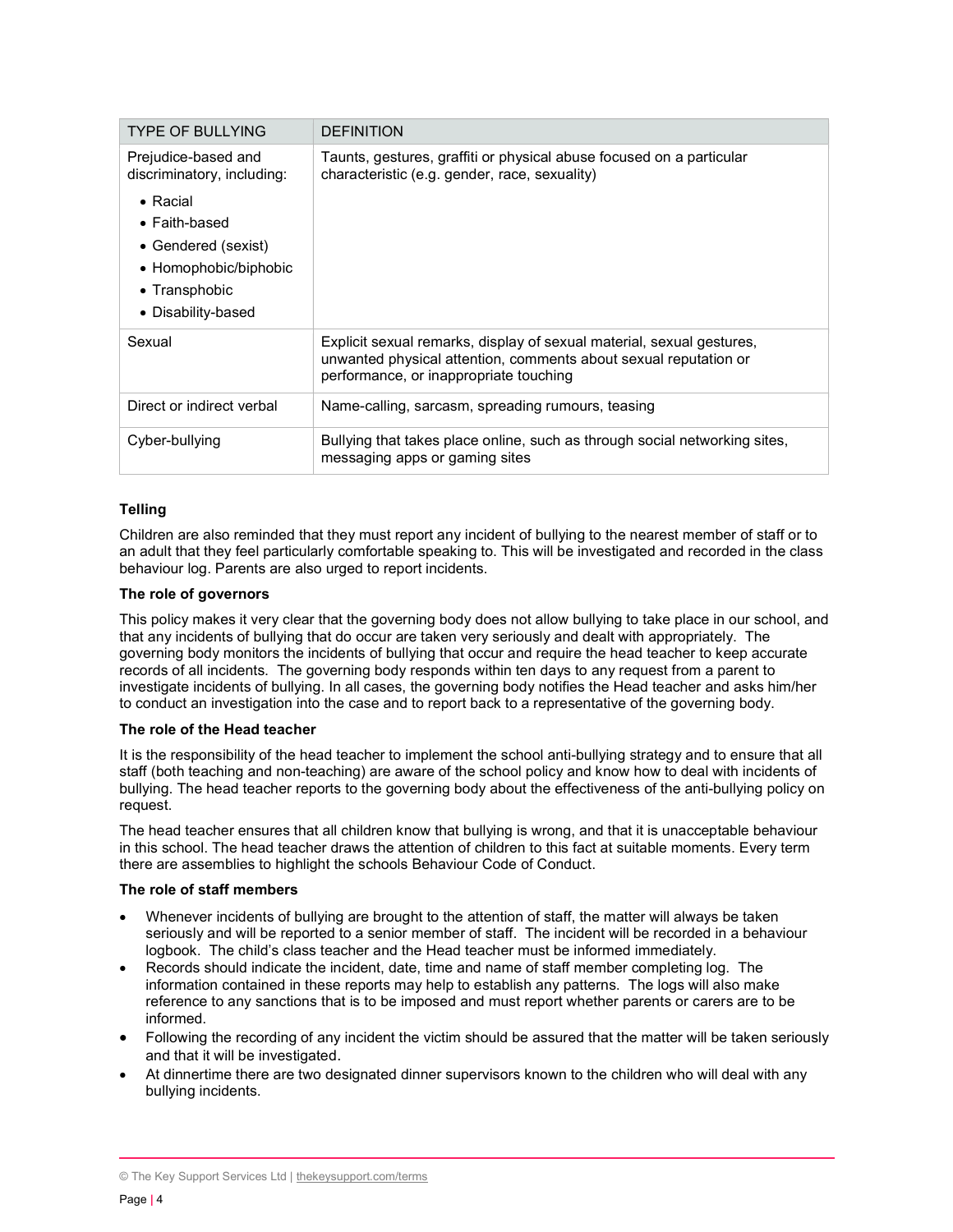#### The role of parents

- Parents should look for signs and systems of bullying, and should listen sympathetically and take seriously, children distressed by bullying. They should listen, support and offer advice to their children. Parents of children who bully should be equally sensitive to the child's problems; many bullies are bullied themselves
- Parents have a responsibility to support the school's anti-bullying policy and to actively encourage their child to be a positive member of the school.

#### The role of Pupils

- Bullied pupils should always tell and trust staff to take appropriate action.
- All pupils, including "Playground Buddies" should tell staff of any pupil who is suffering from bullying, even if they do not name the bully responsible.

#### Guidance and help

This may involve counselling and support for the victim of the bullying, and punishment for the child who has carried out the bullying. We spend time talking to the child who has bullied: we explain why the action of the child was wrong, and we endeavour to help the child change their behaviour in the future. If a child is repeatedly involved in bullying other children, we inform the Head teacher and the Special Needs Coordinator. We then invite the child's parents into the school to discuss the situation. In more extreme cases, for example where these initial discussions have proven ineffective, the Head teacher may contact external support agencies such as social services. At all times the school's behaviour and sanctions policy will be followed.

## 5. Roles and responsibilities

### 5.1 The governing board

The governing board is responsible for reviewing and approving the written statement of behaviour principles (appendix 1).

The governing board will also review this behaviour policy in conjunction with the headteacher and monitor the policy's effectiveness, holding the headteacher to account for its implementation.

#### 5.2 The headteacher

The headteacher is responsible for reviewing this behaviour policy in conjunction with the governing board giving due consideration to the school's statement of behaviour principles (appendix 1). The headteacher will also approve this policy.

The headteacher will ensure that the school environment encourages positive behaviour and that staff deal effectively with poor behaviour, and will monitor how staff implement this policy to ensure rewards and sanctions are applied consistently.

#### 5.3 Staff

Staff are responsible for:

- $\sum$  Implementing the behaviour policy consistently
- Modelling positive behaviour
- Providing a personalised approach to the specific behavioural needs of particular pupils
- Recording behaviour incidents (see appendix 3 for a behaviour log)
- To have high expectations of behaviour and to ensure that the school rules are followed
- Ensuring that children behave in a responsible manner during lesson times and around school.
- $\triangleright$  Treating each child fairly and consistently and with respect and understanding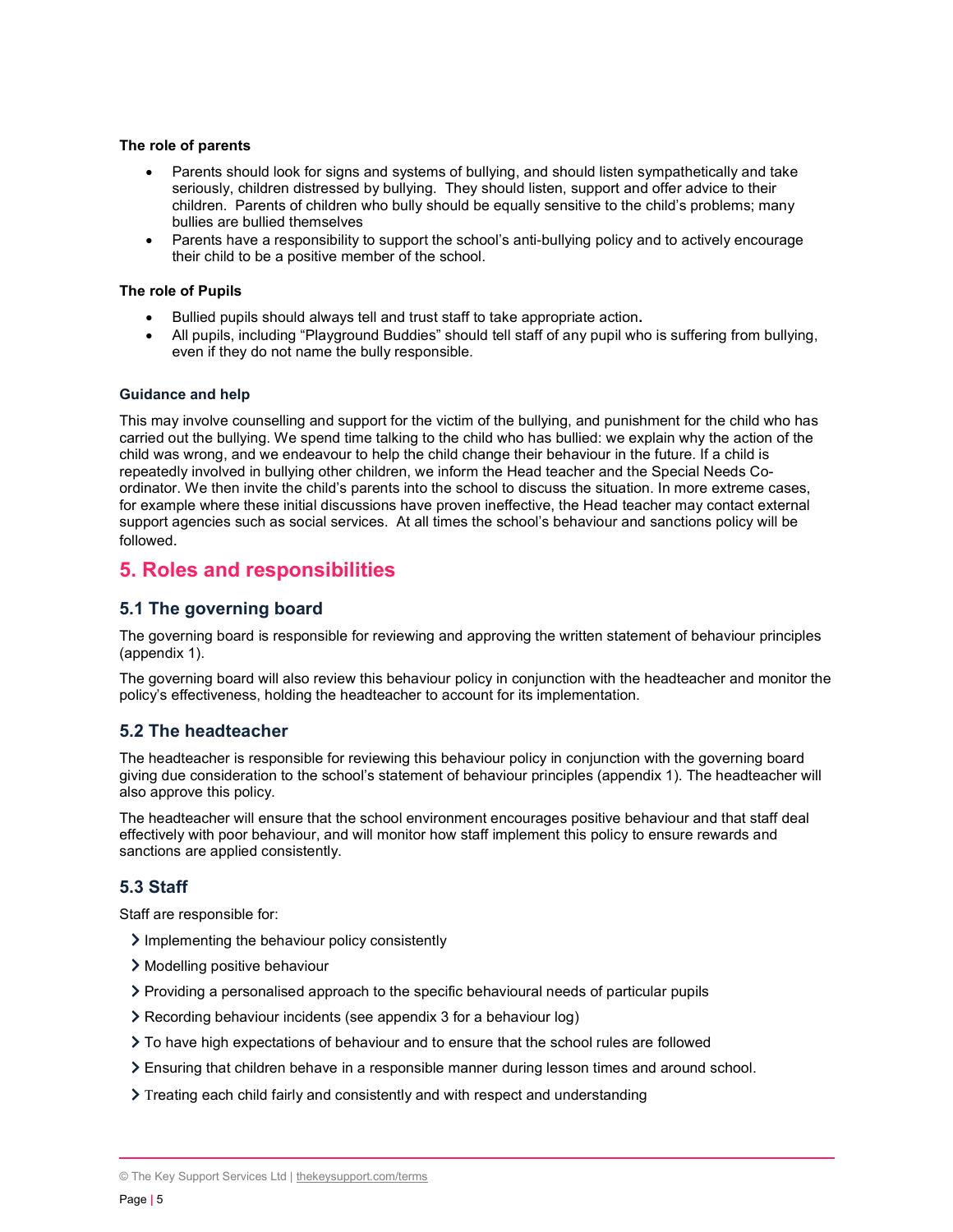- Liaising with external agencies, as necessary, to support and guide the progress of each child.
- Reporting to parents about the progress of each child in their class, in line with the whole–school policy.

The senior leadership team will support staff in responding to behaviour incidents.

#### 5.4 Parents

Parents are expected to:

- Support their child in adhering to the pupil code of conduct
- Inform the school of any changes in circumstances that may affect their child's behaviour
- Discuss any behavioural concerns with the class teacher promptly

## 6. Pupil code of conduct

SCHOOL CODE OF CONDUCT: (Whole school rules as agreed with children). At Moat Farm Infant School we try our best to: BE PROUD OF OUR SCHOOL AND OURSELVES: This means that we: Take care of our own things such as coats, book-bags, water bottles, P.E bags etc. Keep our school tidy Use equipment properly Don't drop litter – we put it in the bin

BE SAFE: This means that we: Listen to and follow instructions Walk around school and look where we are going Line up sensibly when asked Use toilets appropriately, remembering to wash our hands thoroughly and press the flush Don't wear jewellery (except small stud earrings, watches and religiously significant items)

#### BE CARING IN WHAT WE SAY AND DO: This means that we:

Tell the truth Are kind and polite to everyone Always share and take turns Say sorry when we should and mean it Respect each other Know how to be good friends

#### ALWAYS TRY TO DO OUR BEST: This means that we:

Listen carefully to instructions so that we know what to do Take care of our work and be proud of it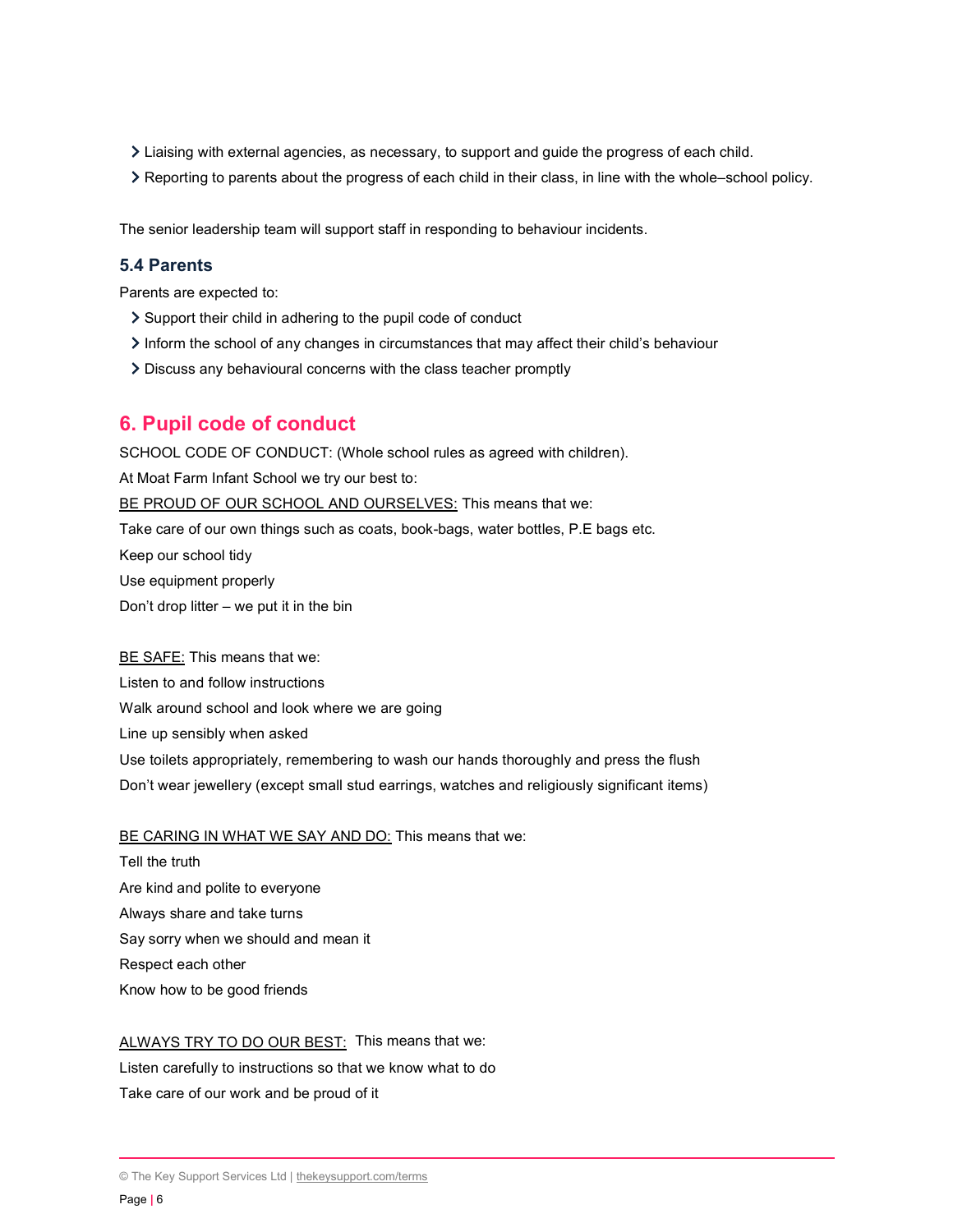Always have a go and persevere even when things get 'tricky'

Work within an appropriate noise level (adults should not have to shout to make themselves heard)

Every child in school will be given a copy of the 'code of conduct' to take home. This ensures a home/school partnership, encouraging shared ideas, beliefs and expectations. Different aspects of the rules will be displayed around the school to reinforce the expected behaviour. A display of rules should be evident to reinforce the importance of the code and there will be an assembly theme every term.

#### GUIDELINES FOR GENERAL CONDUCT WHEN MOVING AROUND SCHOOL:

- Children should always walk around school
- Coats, lunch boxes and PE bags should be kept tidy and children should be encouraged to pick up items that have fallen to the floor or close lockers that have been left open
- Children should be encouraged to stand sensibly in a line (when required)
- All children should be expected to be polite and courteous towards each other and adults and kind gestures such as holding the door open should be encouraged
- Children should be expected to walk to and from the hall quietly and sensibly (for assemblies or P.E sessions etc.)
- In assembly children should be expected to sit appropriately and remain calm

## 7. Rewards and sanctions

#### CLASSROOM RULES:

These are agreed between staff and children at the beginning of each academic year and reflect the 'Code of Conduct'. Classroom rules are revisited regularly as required.

#### EARLY YEARS FOUNDATION STAGE (under 3 year olds)

When children under three behave in inconsiderate ways we recognise that strategies for supporting them will need to be developmentally appropriate and differ from those for older children. We recognise that very young children are unable to regulate their own emotions, such as fear, anger or distress, and require sensitive adult interventions and support to help them learn to do this. Common inconsiderate or hurtful behaviours of young children include tantrums, biting or fighting. Staff are calm and patient, offering comfort to intense emotions, helping children to manage their feelings and talk about them to help resolve issues and promote understanding.

#### EARLY YEARS FOUNDATION STAGE (under 5 year olds)

At Moat Farm Infant School and Nursery we believe that children flourish best when their personal, social and emotional needs are met and where there are clear and developmentally appropriate expectations for their behaviour. We aim to teach children to behave in socially acceptable ways and to understand the needs and rights of others. The principles guiding management of behaviour exist within the EYFS curriculum for supporting personal, social and emotional development. We recognise that young children require help in understanding the range of feelings experienced. We help children to express them, making a connection verbally between the event and the feeling. 'Joe took your car, didn't he and you were enjoying playing with it. You didn't like it when he took it, did you? It made you feel angry, didn't it, and you hit him'.

All staff will have responsibility for supporting personal, social and emotional development, including issues concerning behaviour. We require all staff, volunteers and students to provide a positive model of behaviour by treating children, parents and one another with friendliness, care and courtesy.

<sup>©</sup> The Key Support Services Ltd | thekeysupport.com/terms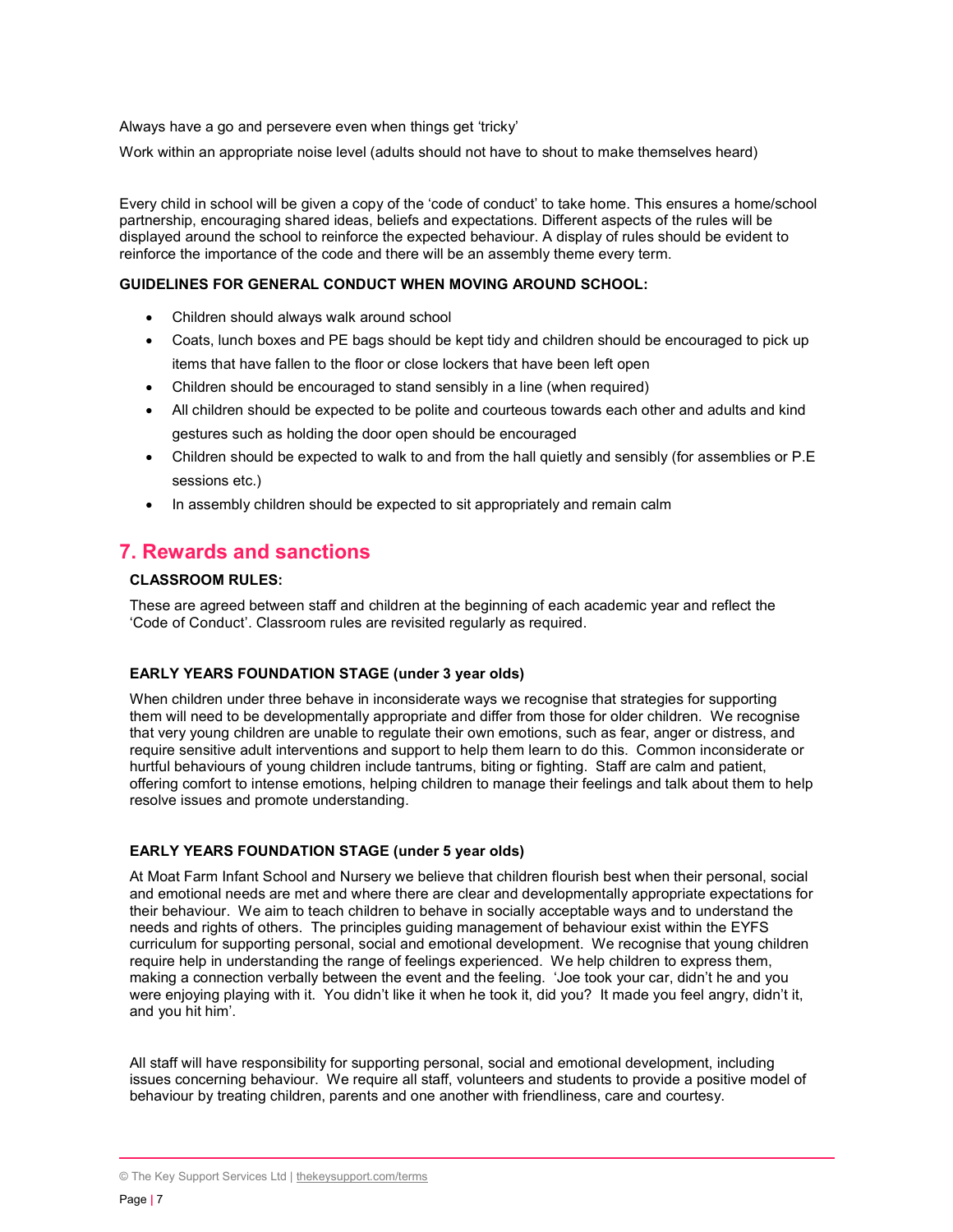We aim to use positive pro-active strategies to promote positive behaviour in children. These include:

- $\triangleright$  Supporting each child in developing self-esteem, confidence and feelings of competence.
- $\triangleright$  Supporting each child in developing a sense of belonging in our group, so that they feel valued and welcome.
- $\triangleright$  Acknowledging considerate behaviour such as kindness and willingness to share.
- $\triangleright$  Acknowledging children's considerate behaviour towards another who is hurt or upset.
- $\triangleright$  Providing activities and games that encourage co-operation and working together.
- $\triangleright$  Support children in finding a solution to a problem (conflict resolution).
- Ensure a child has a turn, after it has been said that they are next.
- $\triangleright$  Avoiding creating situations in which children receive adult attention only in return for inconsiderate behaviour.
- $\triangleright$  Support children to recognise, talk and label their feelings, and understand how actions can make others feel. Such solutions might include, for example, acknowledgement of feelings, explanation as to what was not acceptable and supporting children to gain control of their feelings so that they can learn a more appropriate response.

#### 7.1 List of rewards and sanctions

#### BEHAVIOUR BOARDS IN EYFS CLASSES:

In nursery children are rewarded using 'Going for Gold'. Children are rewarded for good learning and behaviour such as tidying, being helpful and being caring to their friends. Children have their name written on the 'Going for Gold' sign in class and are rewarded with a gold star.

In Reception children are also rewarded using 'Going for Gold' for good learning. For behaviour children use the 'Weather' behaviour boards and these are used in a very similar way to the 'Good to be Green' boards in KS1. The aim is to stay on the 'blue sky' level all day or move higher up the board to 'sunny' level in recognition of extra good behaviour. Children who achieve this receive praise from adults and are rewarded with a sticker at the end of the day. Children start on the 'blue sky' level each day.

In the event of inappropriate behaviour children receive:

| Step 1 | Verbal warning                                                                                        |
|--------|-------------------------------------------------------------------------------------------------------|
| Step 2 | Emotion coaching is used to talk<br>about the behaviour and feelings<br>and why this is inappropriate |
| Step 3 | Behaviour will be discussed with a<br>member of Senior Leadership<br>Team                             |

If a child displays physically or verbally aggressive (or offensive) behaviour towards others they would immediately be spoken to by a member of SLT. The consequence/sanction will be determined according to the seriousness of the incident, age of the child and any additional needs or circumstances. This may include: the parent being invited in to discuss behaviour concerns with a member of SLT and an individualised behaviour plan may be put into place to support the child.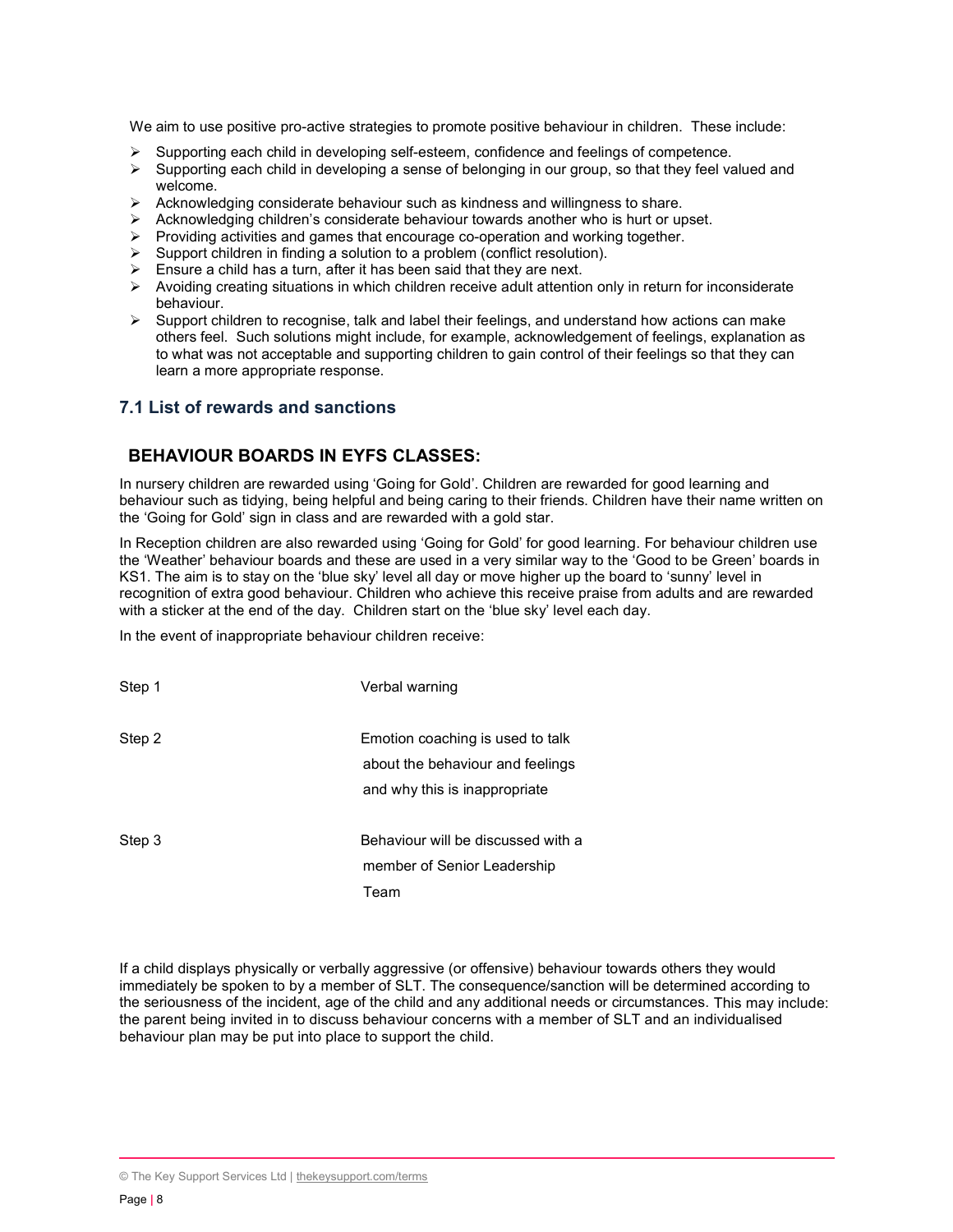Reception staff will inform parent/carers at the end of the day if a child has been spoken to by a member of SLT.

#### 'GOOD TO BE GREEN' IN KS1:

'Good to be Green' is a simple and effective approach to positive behaviour management used in Years 1 and 2. The 'Good to be Green' class wall chart is displayed so that it is clearly visible in each classroom. All children start the day with a green card displayed in their named pocket and the aim is to stay on green each day in recognition of good behaviour. Any yellow or red cards issued are logged by the class teacher.

In the event of inappropriate behaviour children receive:

| Step   | $\overline{1}$             | Verbal warning                                                                 |
|--------|----------------------------|--------------------------------------------------------------------------------|
| Step   | $\overline{\phantom{0}}^2$ | Yellow card 1                                                                  |
| Step 3 |                            | Yellow card 2                                                                  |
| Step   | 4                          | Red card and 5 mins thinking time in Head Teacher's or<br>Deputy Head's office |

If a child displays physically or verbally aggressive (or offensive) behaviour towards others they would receive an immediate red card. KS1 staff will inform parents/carers at the end of the school day if any red cards have been issued.

Red card incidents will be investigated thoroughly by one of the SLT and recorded in the 'Red card folder'. The child will complete a 'reflection sheet' with a member of SLT. The consequence/sanction will be determined according to the seriousness of the incident, age of child and any additional needs or circumstances. This may include: the parent being invited in to discuss behaviour concerns with the head teacher and an individualised behaviour plan may be put into place to support the child.

A referral to our Family Support Worker and/or the LA support team will be considered if a child repeatedly receives red cards.

#### REWARDS:

Rewards are used to encourage positive behaviours and should be given as soon as possible after the event. Rewards will include the following:

Verbal praise – all adults in the school are encouraged to offer specific praise to any child as appropriate e.g. at play time, in class, walking around school, lunch time etc.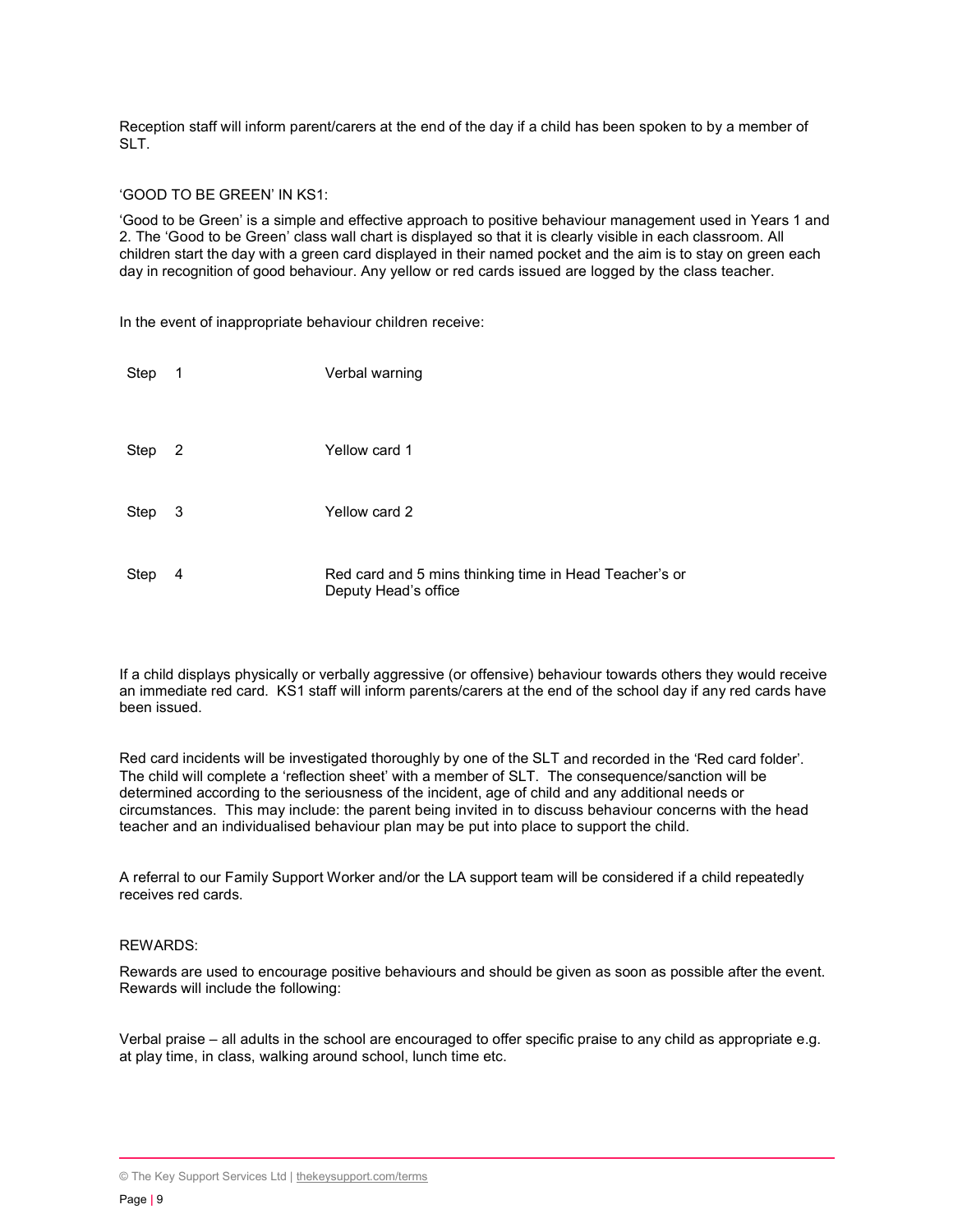Stickers - A range of stickers are given to children to acknowledge appropriate behaviours in and around school.

'Good to be Green in KS1' – as explained earlier

'Sunny' on the weather behaviour board in Reception – as explained earlier

'Going for Gold' – In EYFS and KS1 each child has a booklet to collect stamps and special stickers for good effort, work etc. When the booklet is full the children get to share their booklet with a member of SLT and they are given a special sticker to complete their booklet. The children then get given their completed booklet in our special assembly and they get to choose a prize. (in class for children in EYFS).

Star Learner: In KS1 each class teacher chooses 1 child who has worked consistently well all week. A certificate is given out in a class Celebration Assembly and parents are invited to watch them receive this. A photograph of each child is displayed in the Hall. In EYFS each class teacher chooses 1 child who has tried really hard with their learning throughout the week. A class trophy is given out on a Friday in a class celebration, which can be taken home for the weekend.

Care Bears: In Reception classes each teacher chooses a child who has been extremely kind, considerate, and helpful or has used good manners. The chosen child takes home a bear for the weekend to look after (to be returned the following Monday).

Marvellous Me: In Reception classes, each teacher chooses a child each week who has showed resilience and a good attitude towards their learning in both adult led and child led play. The child takes a box home to put some special things in which they then bring into school to share and talk about in a class 'show and tell'. In KS1 children may be chosen to receive a Marvellous Me badge if they demonstrate in class or around school any of our core values (collaboration, respect, perseverance, responsibility, friendship, positivity).

Sports Award: In KS1 each week a class gets to choose a child to receive a special certificate for someone who has worked particularly hard in PE. This is given out in our special assembly.

Presentation Award: In KS1 each week all classes choose someone who has demonstrated excellent presentation. Their work is photocopied and displayed in the hall and the children receive a certificate in our special assembly. The children are then invited to 'Afternoon Tea' with the headteacher and receive a special handwriting pencil.

#### SANCTIONS:

As per the 'Good to be Green'/'Weather Board' procedures.

As a result of children being spoken to by a member of SLT in EYFS/KS1 the following options will be considered:

Child will be asked to make things right with whoever has been upset – this could be a verbal or written apology

Loss of play time or part of lunch time play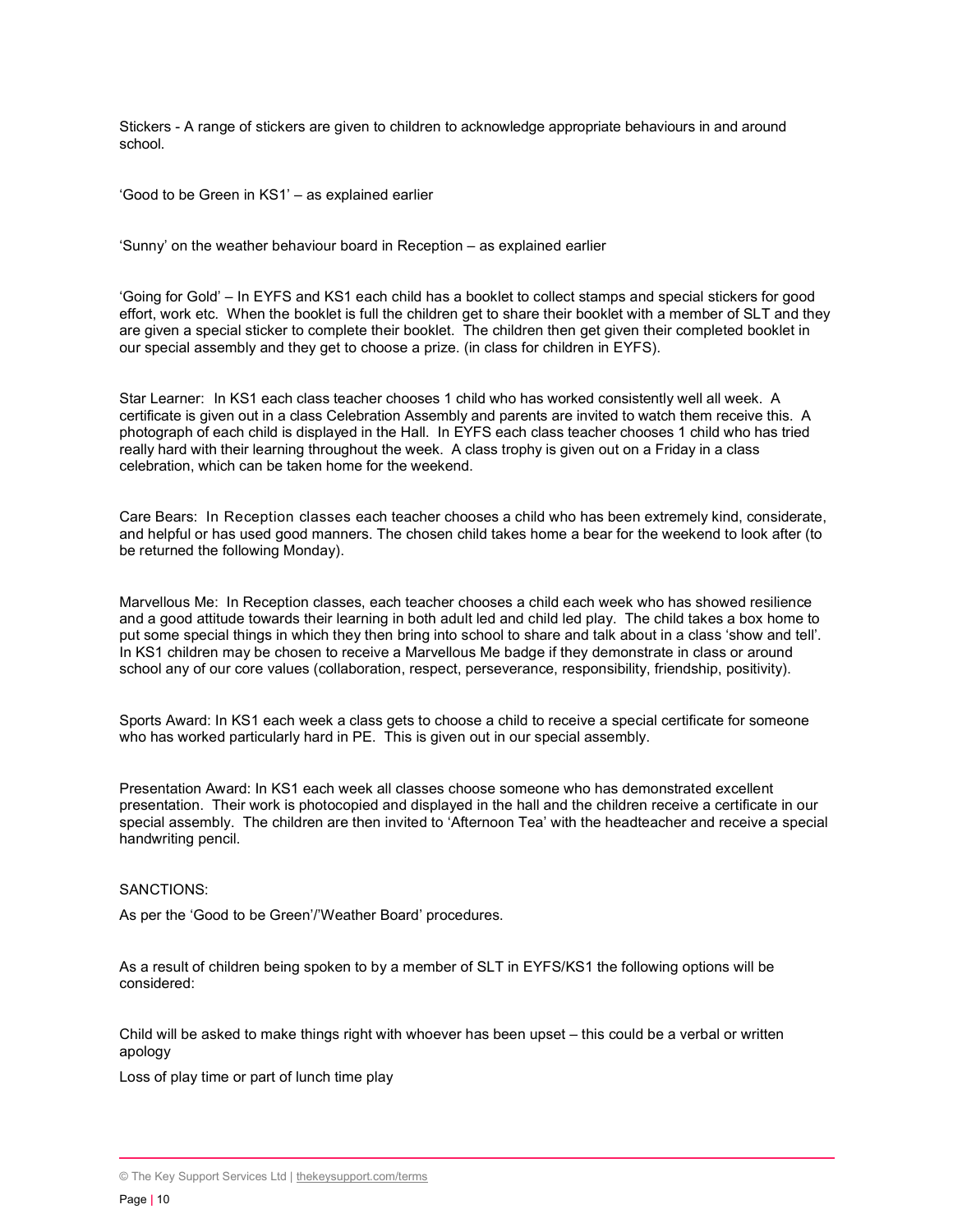Loss of other class-based privileges

And in exceptional circumstances: Fixed-term exclusion from school (see Exclusions Policy) Permanent exclusion from school (see Exclusions Policy)

#### RECORDING INCIDENTS OF UNACCEPTABLE BEHAVIOUR:

A behaviour log is kept on our school system. The adult who dealt with the incident must record it in the folder and inform the class teacher who will use the information to monitor the child's behaviour and speak to parents when necessary.

A log is also kept in the headteachers office of anyone that has received a red card.

Any sanctions should always be carried out as soon as possible after the unacceptable behaviour has occurred, taking care to focus on the misbehaviour not the child!

#### 7.2 Zero-tolerance approach to sexual harassment and sexual violence

The school will ensure that all incidents of sexual harassment and/or violence are met with a suitable response, and never ignored.

Pupils are encouraged to report anything that makes them uncomfortable, no matter how 'small' they feel it might be.

The school's response will be:

- > Proportionate
- Considered
- > Supportive
- > Decided on a case-by-case basis

The school has procedures in place to respond to any allegations or concerns regarding a child's safety or wellbeing. These include clear processes for:

> Responding to a report

Carrying out risk assessments, where appropriate, to help determine whether to:

- Manage the incident internally
- Refer to early help
- Refer to children's social care
- Report to the police

Please refer to our child protection and safeguarding policy for more information.

#### 7.3 Off-site behaviour

Sanctions may be applied where a pupil has misbehaved off-site when representing the school. This means misbehaviour when the pupil is:

- Taking part in any school-organised or school-related activity (e.g. school trips)
- > Travelling to or from school
- Wearing school uniform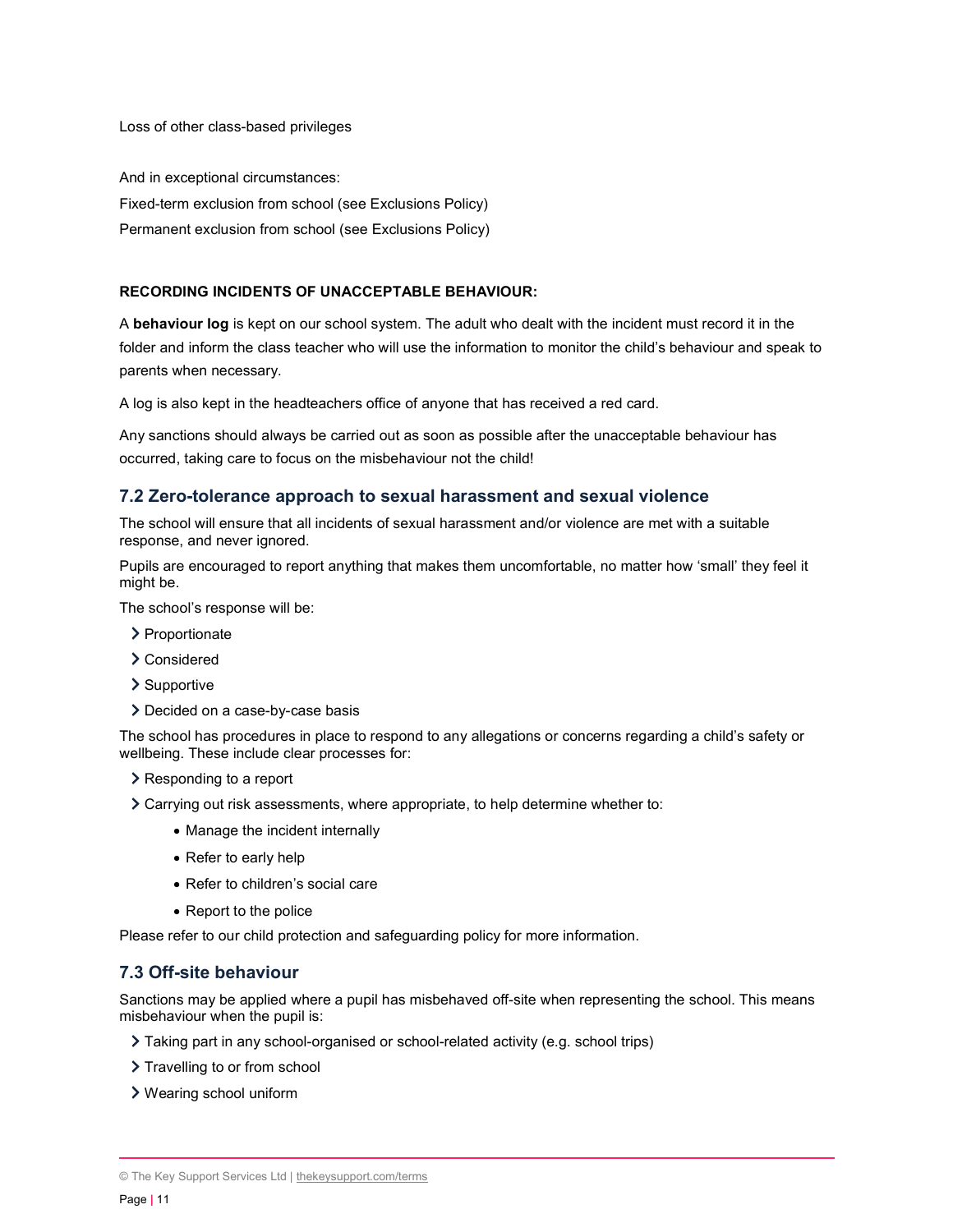$\geq$  In any other way identifiable as a pupil of our school

Sanctions may also be applied where a pupil has misbehaved off-site at any time, whether or not the conditions above apply, if the misbehaviour:

- Could have repercussions for the orderly running of the school
- $\geq$  Poses a threat to another pupil or member of the public
- Could adversely affect the reputation of the school

Sanctions will only be given out on school premises or elsewhere when the pupil is under the lawful control of the staff member (e.g. on a school-organised trip).

#### 7.4 Malicious allegations

Where a pupil makes an allegation against a member of staff and that allegation is shown to have been deliberately invented or malicious, the school will discipline the pupil in accordance with this policy.

Where a pupil makes an allegation of sexual violence or sexual harassment against another pupil and that allegation is shown to have been deliberately invented or malicious, the school will discipline the pupil in accordance with this policy.

In all cases where an allegation is determined to be unsubstantiated, unfounded, false or malicious, the school (in collaboration with the local authority designated officer, where relevant) will consider whether the pupil who made the allegation is in need of help, or the allegation may have been a cry for help. If so, a referral to children's social care may be appropriate.

The school will also consider the pastoral needs of staff and pupils accused of misconduct.

Please refer to our child protection and safeguarding policy.

#### 8. Behaviour management

OUR PRINCIPLES: At Moat Farm Infant School and Nursery we believe and acknowledge that:

- $\Box$  Good behaviour is essential if effective learning is to take place
- $\Box$  All children have the right to feel safe all of the time and that they can talk about anything even if it is awful or small
- □ All members of the school community should treat each other with

respect and consideration

 $\Box$  We all (Governors, staff, parents and partners in other organisations)

need to have a shared commitment to empower children to manage and

take responsibility for their own behaviour

 $\Box$  What we do, as adults, can have a positive or negative impact on

children's behaviour

- □ Clear systems and procedures are essential
- $\Box$  All children should be treated fairly and consistently
- □ All children are unique and may, at times, need 'additional and

different' to what we routinely offer

#### 8.1 Classroom management

Teaching and support staff are responsible for setting the tone and context for positive behaviour within the classroom.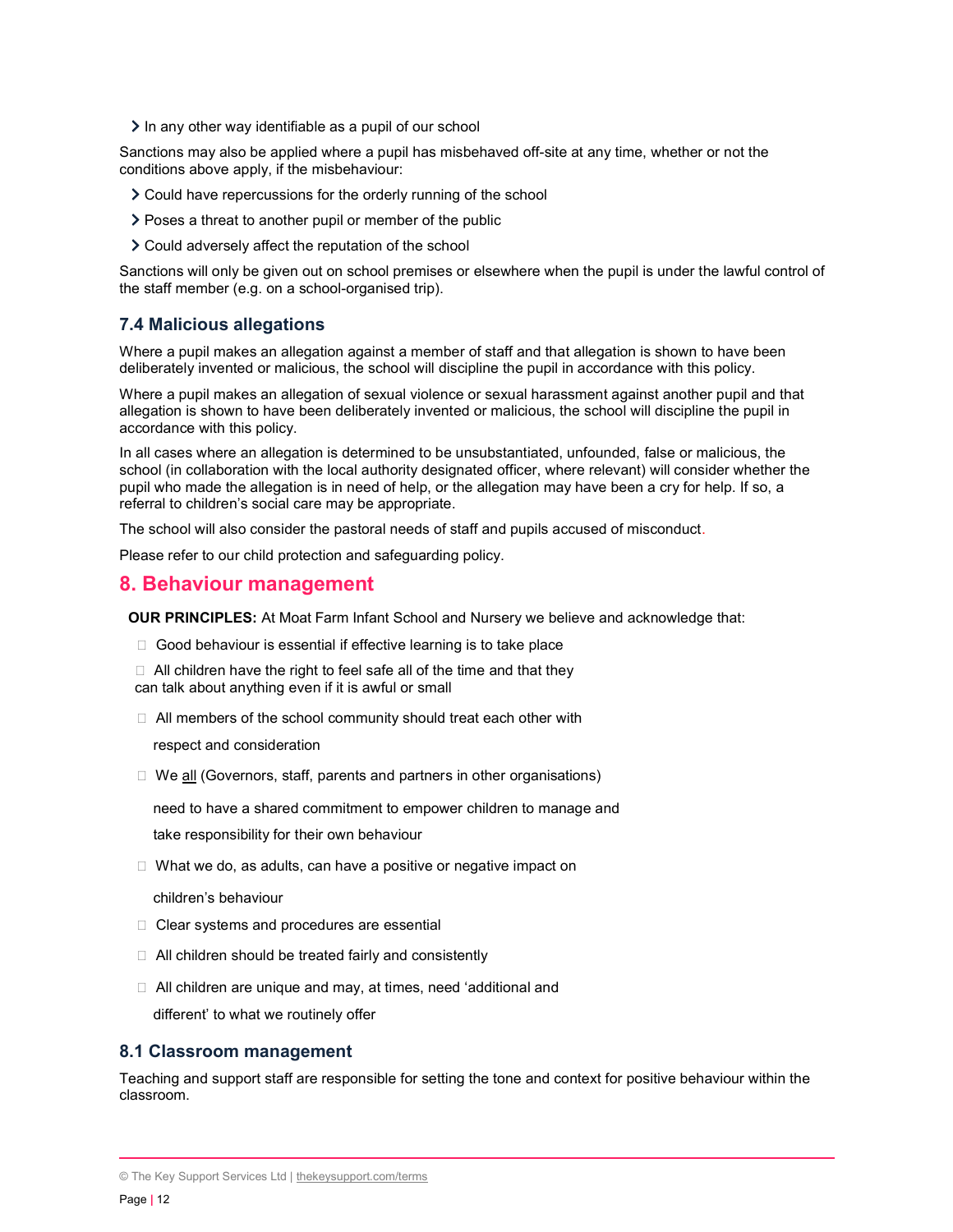They will:

- $\geq$  Create and maintain a stimulating environment that encourages pupils to be engaged
- Display the pupil code of conduct or their own classroom rules
- Develop a positive relationship with pupils, which may include:
	- Greeting pupils in the morning/at the start of lessons
	- Establishing clear routines
	- Communicating expectations of behaviour in ways other than verbally
	- Highlighting and promoting good behaviour
	- Concluding the day positively and starting the next day afresh
	- Having a plan for dealing with low-level disruption
	- Using positive reinforcement

#### 8.2 Physical restraint

In some circumstances, staff may use reasonable force to restrain a pupil to prevent them:

- > Causing disorder
- > Hurting themselves or others
- > Damaging property

Incidents of physical restraint must:

- Always be used as a last resort
- Be applied using the minimum amount of force and for the minimum amount of time possible
- $\geq$  Be used in a way that maintains the safety and dignity of all concerned
- Never be used as a form of punishment
- Be recorded and reported to parents (see appendix 3 for a behaviour log)

For more information refer to the Physical Intervention Policy.

#### 8.3 Confiscation

Any prohibited items found in pupils' possession will be confiscated. These items will not be returned to pupils.

We will also confiscate any item which is harmful or detrimental to school discipline. These items will be returned to pupils after discussion with senior leaders and parents, if appropriate.

Searching and screening pupils is conducted in line with the DfE's latest guidance on searching, screening and confiscation.

## 8.4 Pupil support

The school recognises its legal duty under the Equality Act 2010 to prevent pupils with a protected characteristic from being at a disadvantage. Consequently, our approach to challenging behaviour may be differentiated to cater to the needs of the pupil.

The school's special educational needs co-ordinator will evaluate a pupil who exhibits challenging behaviour to determine whether they have any underlying needs that are not currently being met.

Where necessary, support and advice will also be sought from specialist teachers, an educational psychologist, medical practitioners and/or others, to identify or support specific needs.

When acute needs are identified in a pupil, we will liaise with external agencies and plan support programmes for that child. We will work with parents to create the plan and review it on a regular basis.

<sup>©</sup> The Key Support Services Ltd | thekeysupport.com/terms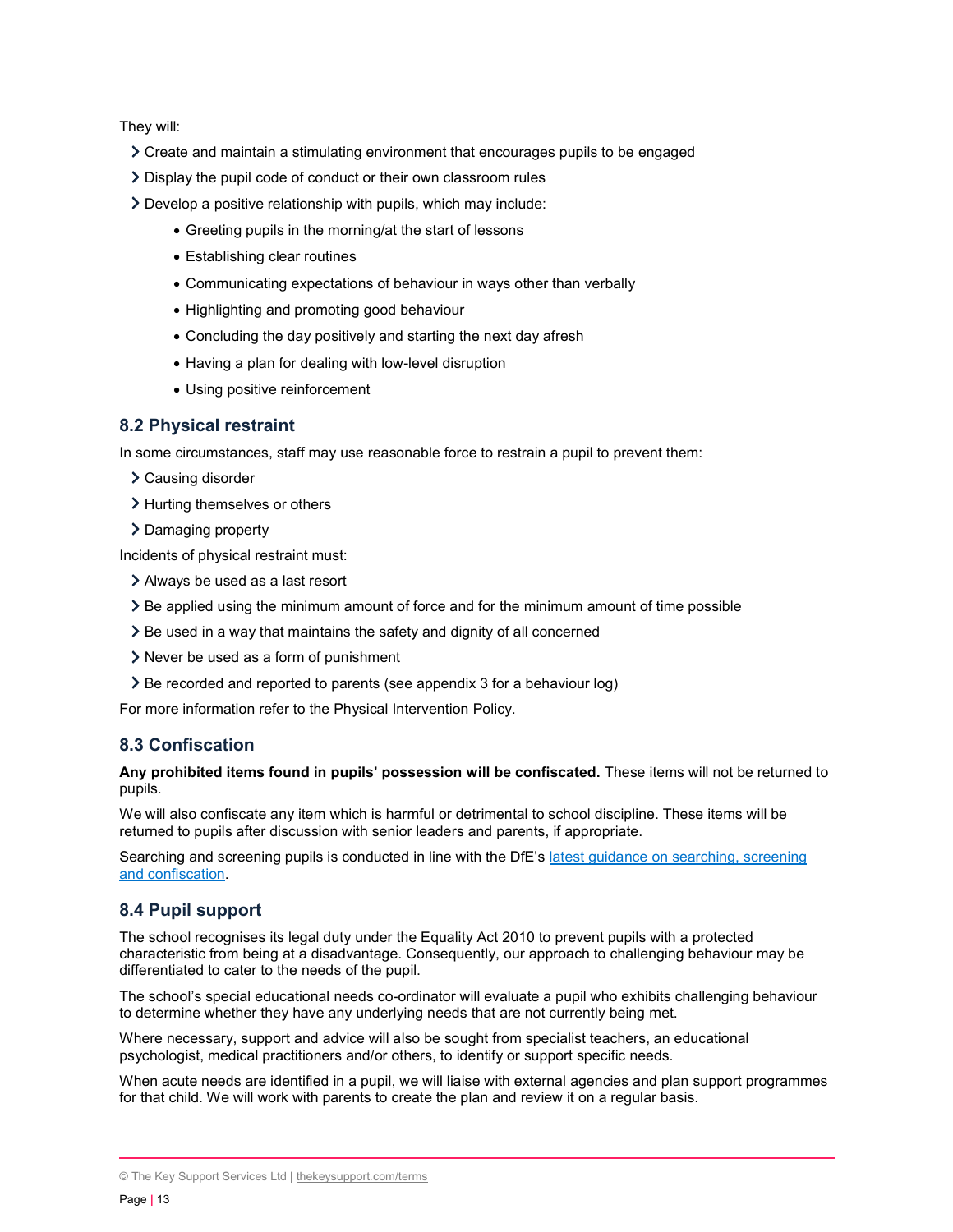## 8.5 Safeguarding

The school recognises that changes in behaviour may be an indicator that a pupil is in need of help or protection. We will consider whether a pupil's misbehaviour may be linked to them suffering, or being likely to suffer, significant harm. Where this may be the case, we will follow our child protection and safeguarding policy.

## 9. Pupil transition

To ensure a smooth transition to the next year, pupils have transition sessions with their new teacher(s). In addition, staff members hold transition meetings.

To ensure behaviour is continually monitored and the right support is in place, information related to pupil behaviour issues may be transferred to relevant staff at the start of the term or year.

## 10. Training

Our staff are provided with training on managing behaviour, including proper use of restraint, as part of their induction process.

Specific staff in school are trained in Team Teach to support positive behaviour approaches.

Behaviour management will also form part of continuing professional development.

## 11. Monitoring arrangements

This behaviour policy will be reviewed by the headteacher and full governing board annually. At each review, the policy will be approved by the headteacher.

The written statement of behaviour principles (appendix 1) will be reviewed and approved by the governing board annually.

## 12. Links with other policies

This behaviour policy is linked to the following policies:

- Exclusions policy
- Child protection and safeguarding policy
- Anti-Bullying
- Physical Intervention
- > Health and Safety
- > SEN and Inclusion
- $>$  PSHE
- Covid-19 Additional Behaviour Policy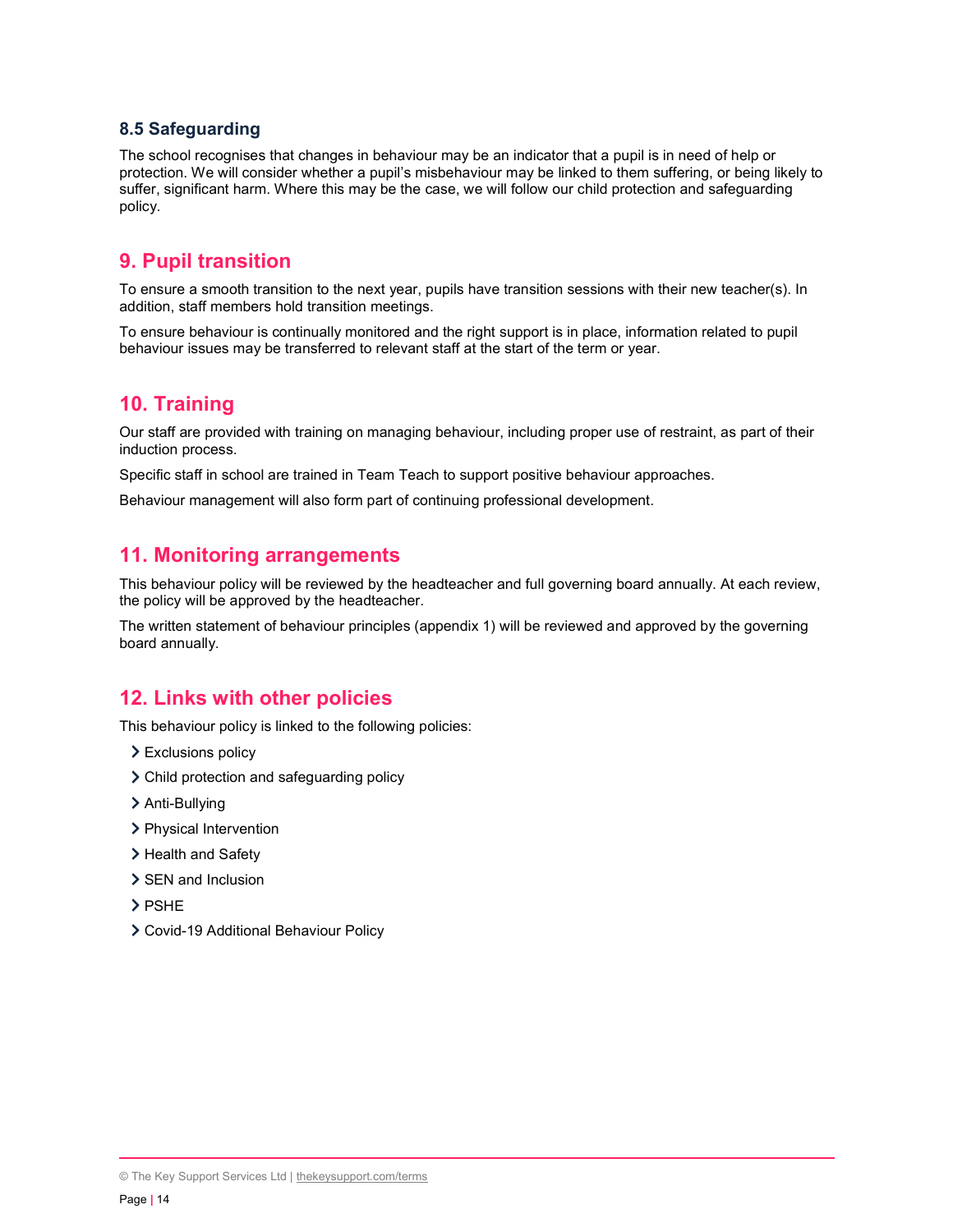#### Appendix 1: written statement of behaviour principles

- Every pupil understands they have the right to feel safe, valued and respected, and learn free from the disruption of others
- All pupils, staff and visitors are free from any form of discrimination
- Staff and volunteers set an excellent example to pupils at all times
- Rewards, sanctions and reasonable force are used consistently by staff, in line with the behaviour policy
- > The behaviour policy is understood by pupils and staff
- The exclusions policy explains that exclusions will only be used as a last resort, and outlines the processes involved in permanent and fixed-term exclusions
- Pupils are helped to take responsibility for their actions
- Families are involved in behaviour incidents to foster good relationships between the school and pupils' home life

The governing board also emphasises that violence or threatening behaviour will not be tolerated in any circumstances.

This written statement of behaviour principles is reviewed and approved by the full governing board annually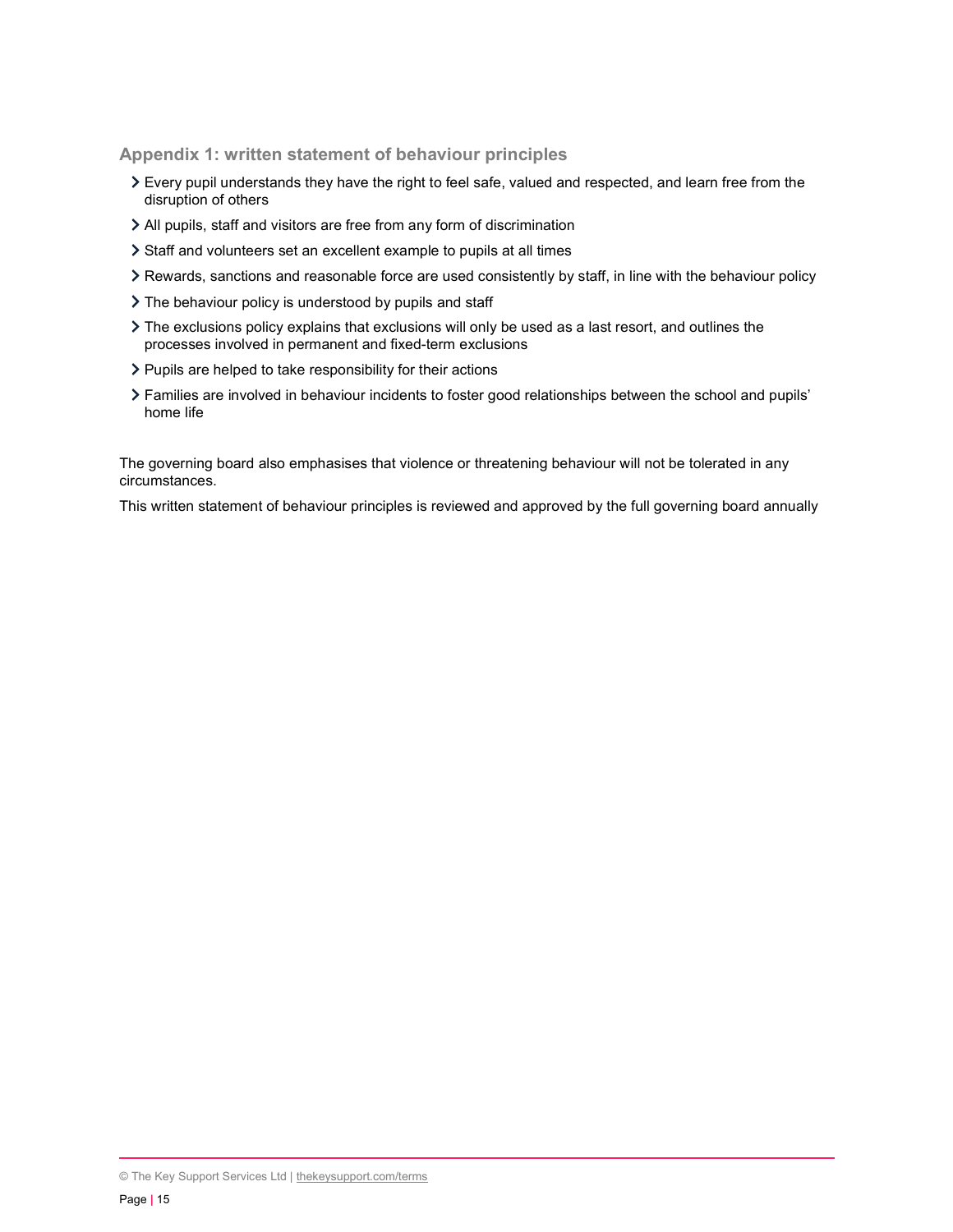$\circledcirc$  The Key Support Services Ltd | For terms of use, visit thekeysupport.com/terms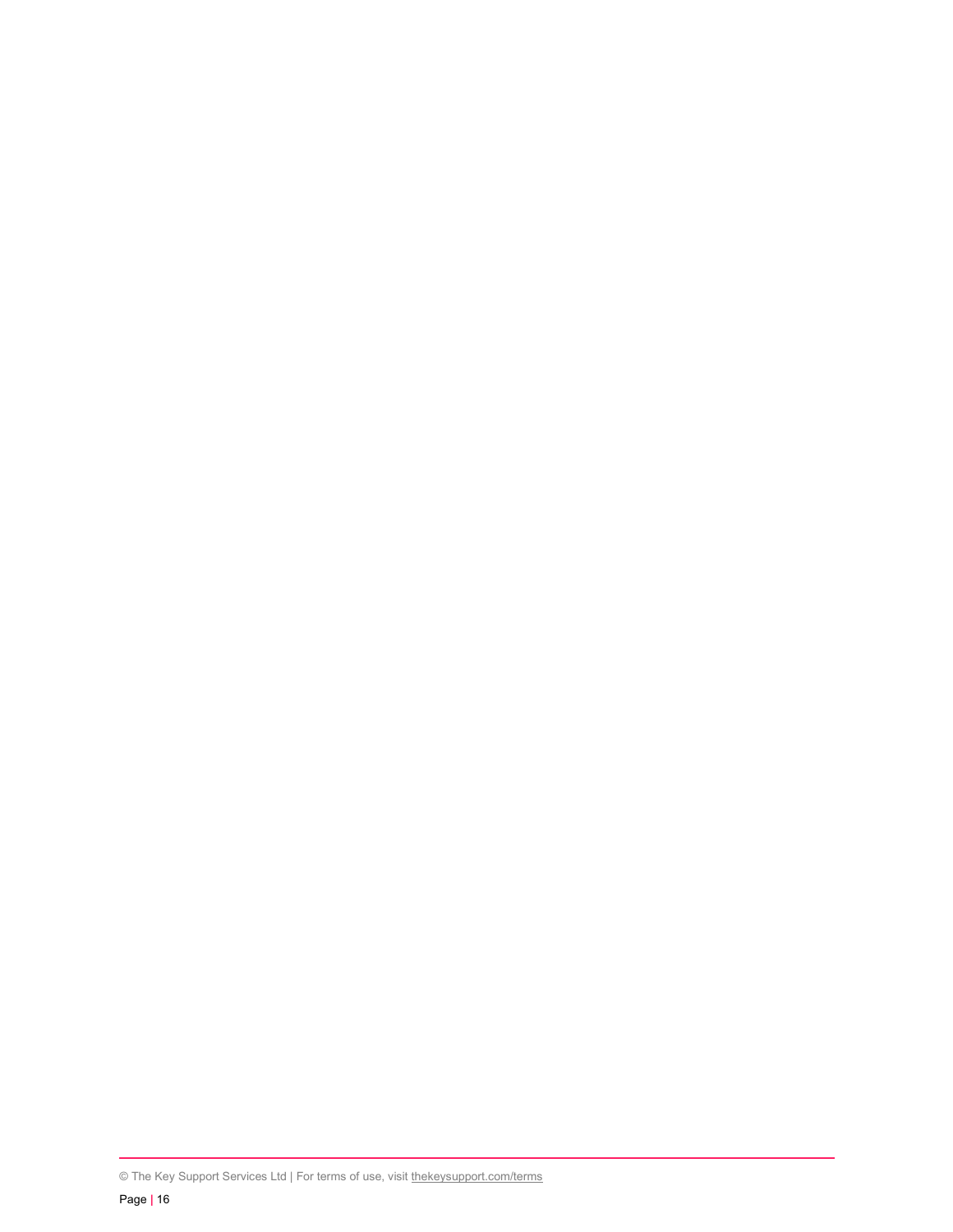Appendix 3: behaviour log



Behaviour Log

| Child's name:         | Date: |
|-----------------------|-------|
| Incident reported by: | Time: |

Parents informed? Yes/No

Sanctions:

 ${\sf Singled:}\begin{equation} \end{equation}$ 

<sup>©</sup> The Key Support Services Ltd | For terms of use, visit thekeysupport.com/terms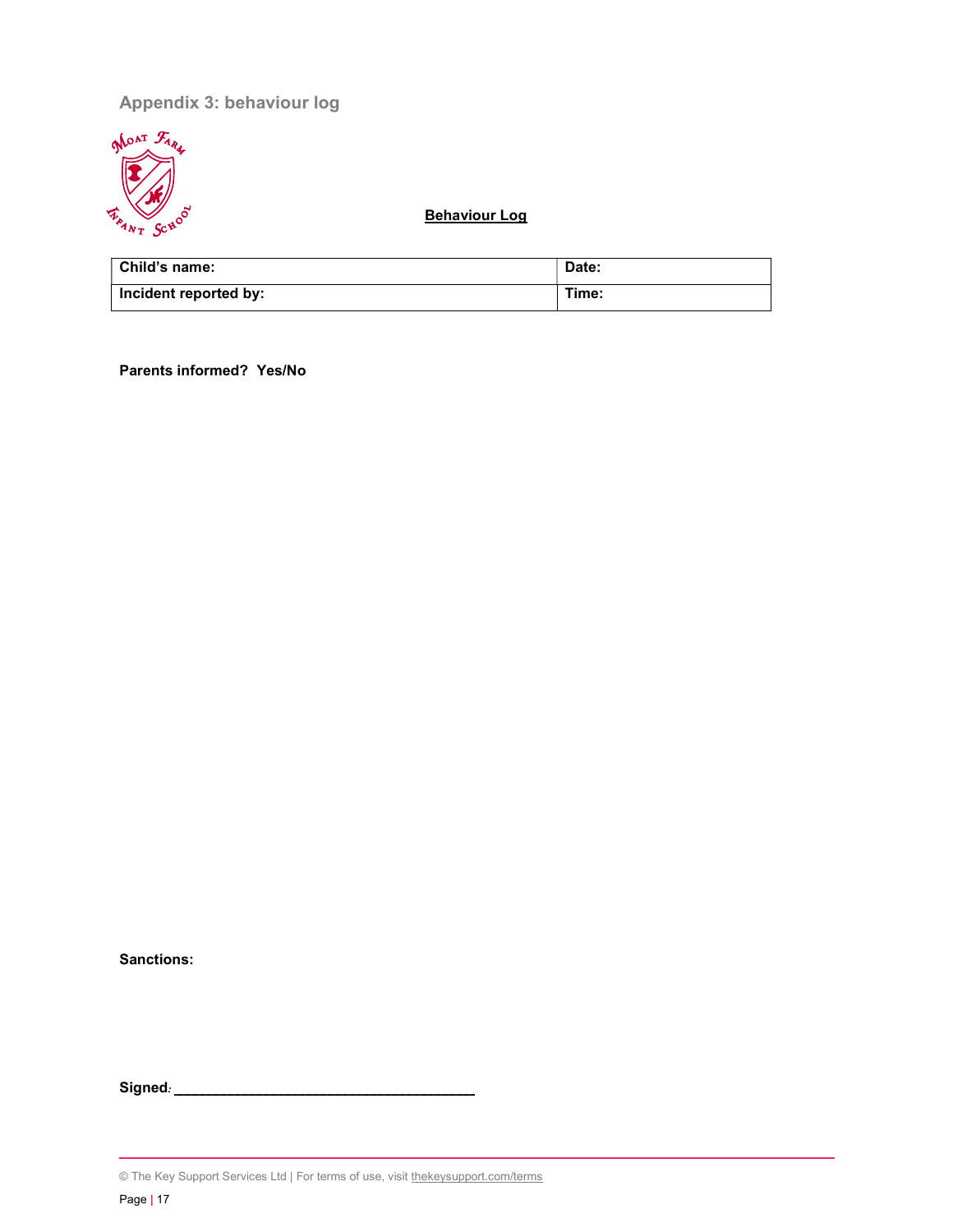

## RECORD OF POSITIVE PHYSICAL HANDLING

| Child's Name: |                       | Date:                |
|---------------|-----------------------|----------------------|
| Time:         | Location of incident: | Report completed by: |

ANTECEDENTS: (Briefly describe events leading up to the incident):

BEHAVIOUR: (How did the pupil respond? Describe what actually happened):

CONSEQUENCES: (how did staff intervene, how did the pupil respond, how was the situation resolved?):

NAMES OF THOSE INVOLVED (staff and pupils): NAMES OF WITNESSES (staff and pupils):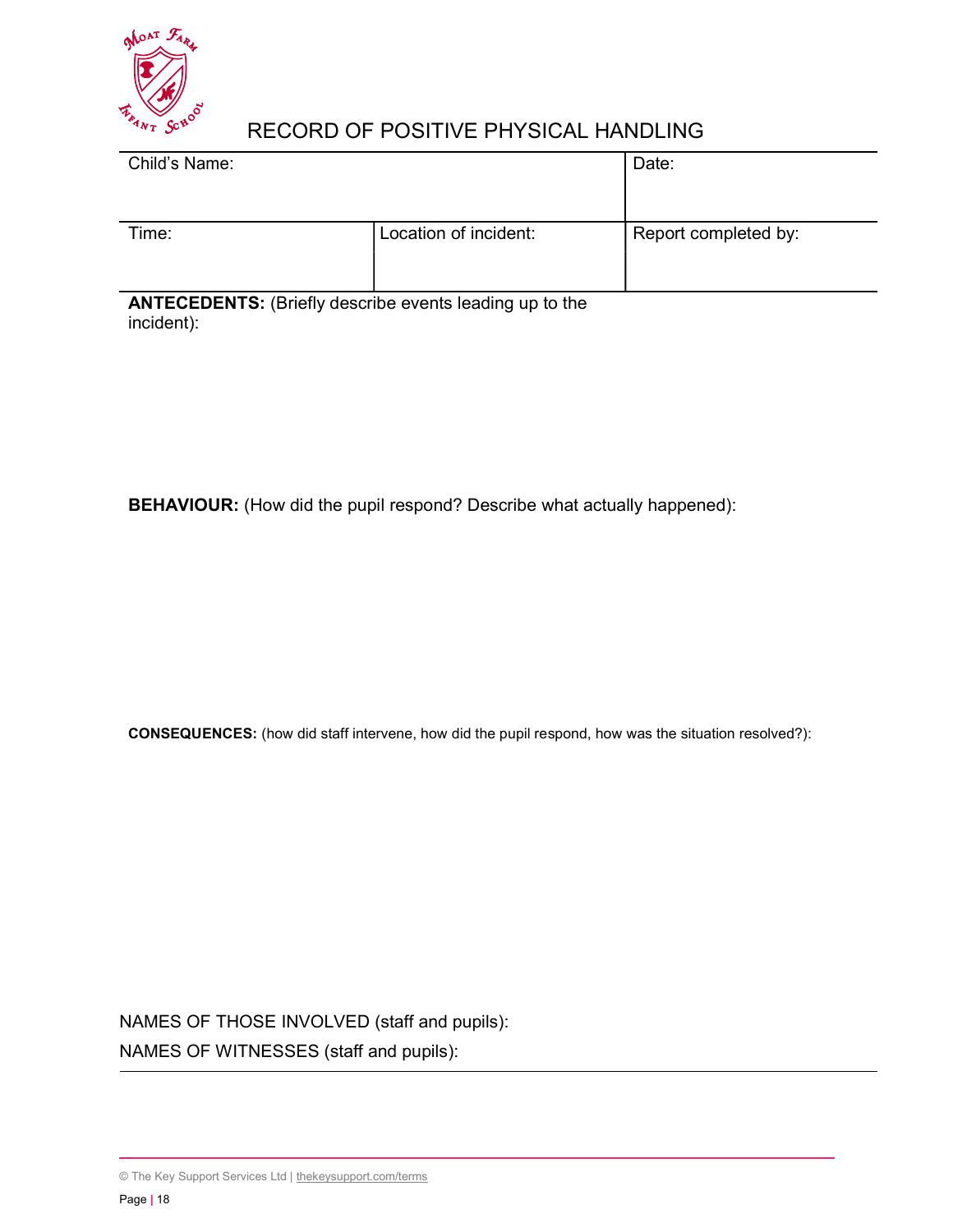|                                                | WHAT DE-ESCALATION TECHNIQUES WERE USED PRIOR TO PHYSICAL CONTROLS? (tick below):                                                          |                                                        |
|------------------------------------------------|--------------------------------------------------------------------------------------------------------------------------------------------|--------------------------------------------------------|
| verbal advice and support [                    | choices/limits/consequences [                                                                                                              | humour [                                               |
| reassurance [                                  | distraction [                                                                                                                              |                                                        |
| calm talking/stance [                          | planned ignoring [                                                                                                                         | transfer adult [                                       |
| time out directed [                            | take up time [                                                                                                                             | success reminder [                                     |
| time out offered [                             | negotiation                                                                                                                                | other (pls specify)                                    |
| WHY WAS THE DECISION MADE TO USE RESTRAINT?    |                                                                                                                                            |                                                        |
|                                                |                                                                                                                                            | To prevent child from causing injury to him/herself? [ |
|                                                |                                                                                                                                            | To prevent child from causing injury to others? [      |
|                                                |                                                                                                                                            | To prevent child from causing damage to property? [    |
|                                                |                                                                                                                                            | To prevent child from causing serious disruption? [    |
|                                                |                                                                                                                                            | To prevent child from running away? [                  |
|                                                |                                                                                                                                            | Other? (Please specify) [                              |
|                                                | DESCRIPTION OF PHYSICAL RESTRAINT HOLDS USED AND LEVEL OF RESTRICTION:<br>Low/Medium/High: (Please include approx. time span of any holds) |                                                        |
| Double elbow<br>Figure of four                 | Help hug ()<br>Guiding elbows ()<br>Single elbow (though second adult must be present) ()                                                  |                                                        |
|                                                | Did the child suffer any injuries as a result of this incident?                                                                            |                                                        |
| Injury location and description:               |                                                                                                                                            |                                                        |
|                                                | Did staff or others suffer any injuries as a result of this incident?                                                                      |                                                        |
| Injury location and description:               |                                                                                                                                            |                                                        |
| POST-INCIDENT INFORMATION                      |                                                                                                                                            |                                                        |
| Was any post-incident support requested by and |                                                                                                                                            |                                                        |
| given to member of staff / other adult?        |                                                                                                                                            |                                                        |
| a) De-brief with colleague [ ]                 |                                                                                                                                            |                                                        |
| b) De-brief with Head Teacher [ ]              |                                                                                                                                            |                                                        |
| c) Occupational Health consultation [ ]        |                                                                                                                                            |                                                        |
| d) Not requested [ ]                           |                                                                                                                                            |                                                        |
|                                                | Note: A debrief with the child will be undertaken once the child is emotionally ready.                                                     |                                                        |
| Parent(s) Signature.                           | Date                                                                                                                                       |                                                        |
|                                                |                                                                                                                                            |                                                        |

<sup>©</sup> The Key Support Services Ltd | thekeysupport.com/terms